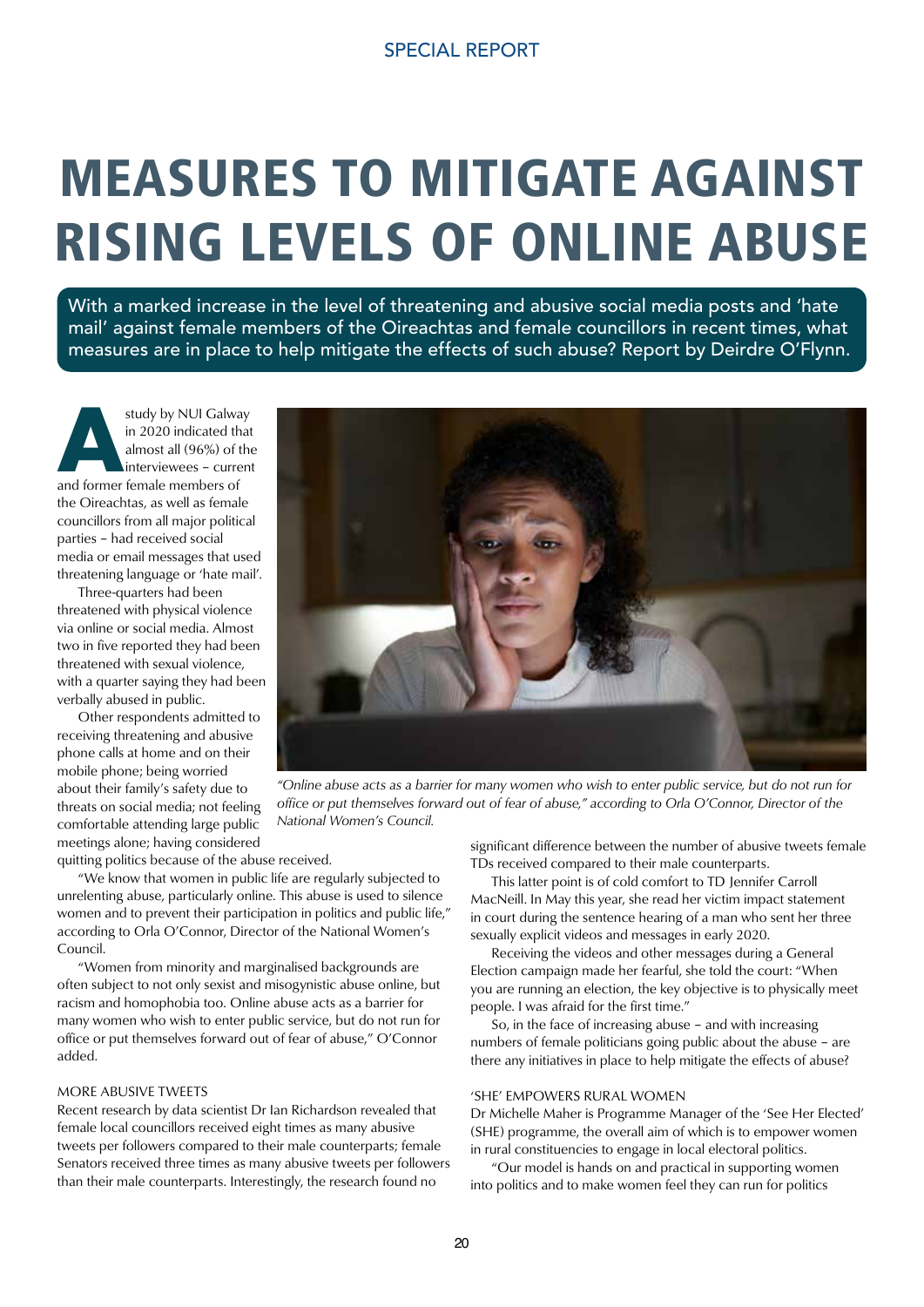# SPECIAL REPORT



again," she told 'Council Review'. Fully funded by the Department of Housing, Local Government & Heritage, SHE runs workshops for aspiring female local politicians which includes laying the groundwork for participation in the 2024 Local Elections.

 Part of this strategy preparation includes having "a social media strategy, setting social media goals, understanding analytics,

and how to protect themselves". As the workshop participants put their campaigns together to raise their profile in 2023, SHE will build in "digital self-defence and digital self-care … it's about helping them to mitigate what's happening online and how to deal with it".

 The workshops run alongside SHE's publication, 'A Guide to Running in the 2024 Local Elections', which aims to be a practical, userfriendly guide for women who are considering running in the 2024 Local Elections, and for those women who would like to be involved in an election campaign to see other women elected in their area.

 In May, SHE collaborated with Clare County Council to run a seminar, 'Promoting Gender Equality & Diversity in Local Government', aimed at supporting greater involvement by women from diverse backgrounds in local government

*The National Women's Council (NWC) Social Media Toolkit claims that Irish political parties are not doing enough when it comes to supporting women who are subject to online abuse and threats and must take substantial action to better support women*<br> **candidates.** *candidates.*

(details on this event are on pages 25 & 27). The 'SHE' initiative also gained international recognition for its work by winning a European Innovation in Politics Award in the Democracy Category in December 2021.

 Political parties have a huge role to play when a female politician is targeted, said Maher. "The political party needs to say, 'We believe her, we stand by her, and they need to correct misinformation. If one is targeted, they should all – male and female – stand up in the council and say, 'We're not standing for it".

#### AILG'S CRIME MANAGEMENT STUDY

In 2021, a study by the Association of Irish Local Government (AILG) and the Crime Management Group (CMG) showed that 48% of respondents had considered or were considering leaving their role due to the level of threats and harassment. Almost three-quarters of respondents (71%) said they were not prepared or only moderately prepared for handling the threats, harassment, and intimidation they experienced.

 In response to the survey, the first training module of AILG's 2022 Training Programme, "Elected Members Personal Safety and Risk Assessment", focused on areas including location

and non-location specific risks, the security implications of social media/social networks, ensuring a safe environment, and how elected councillors can audit their digital footprint.

 "Location risks include both the home and the clinic, and the social media implications of what information is put online in terms of a stalking risk," said Cllr Nicholas Crossan, AILG President. In June, an online training webinar in collaboration with



*Recent research by data scientist Dr Ian Richardson revealed that female local councillors received eight times as many abusive tweets per followers compared to their male counterparts.*